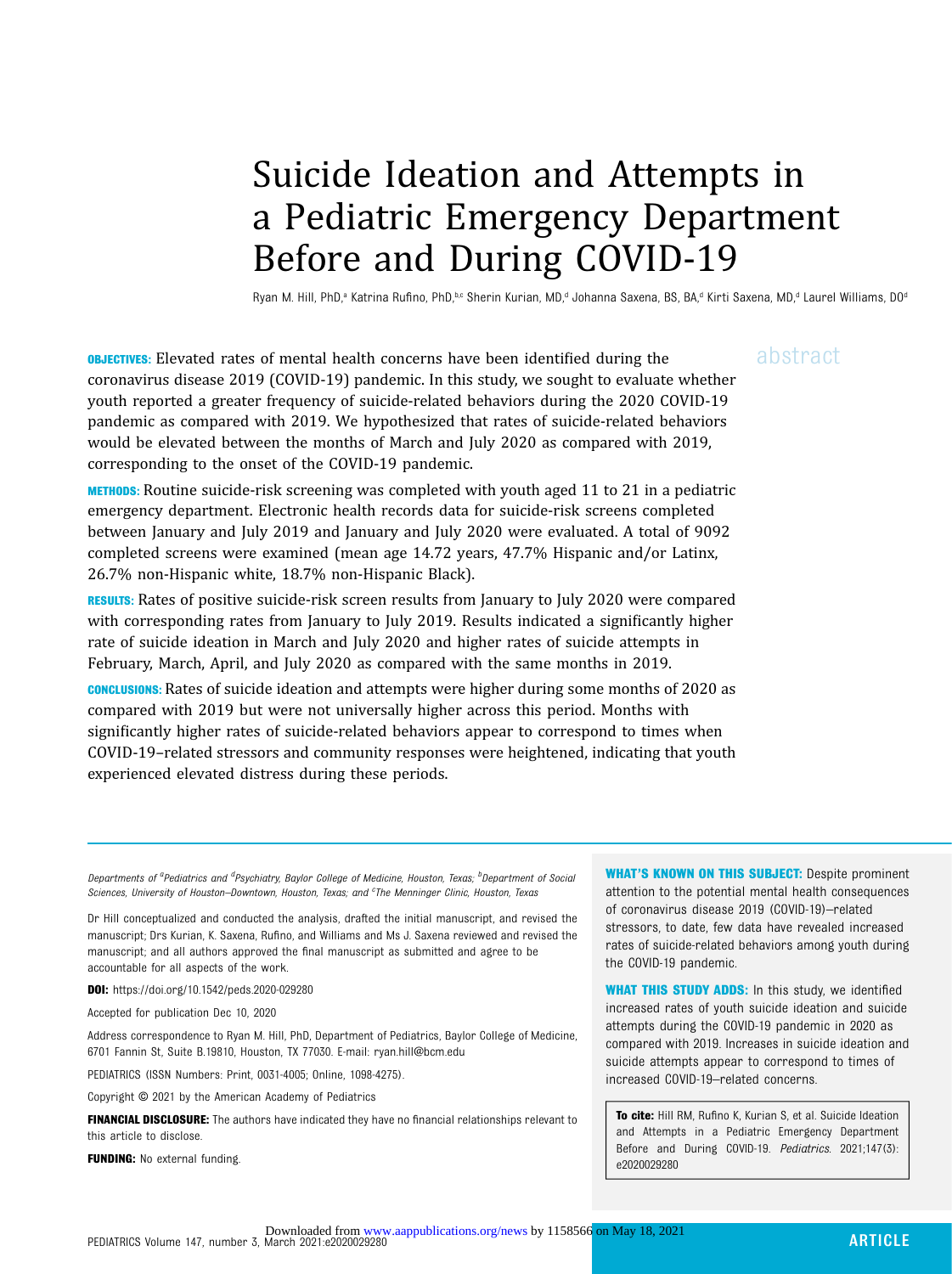Suicide is the second leading cause of death among children and adolescents aged 10 to 17 years in the United States, and suicide rates have increased in the age group over the past 20 years. $<sup>1</sup>$  These statistics</sup> coincide with recent literature that revealed a 92% increase in annual emergency department (ED) visits for suicide ideation and attempts for children without a statistically significant increase in overall ED visits.<sup>[2](#page-5-0)</sup> Additionally, youth suiciderelated behaviors result in 4 to 5 ED visits per year for every 1000 youth aged 15 to 19 years, $3$  costing an estimated \$15.5 billion annually.<sup>[4](#page-5-0)</sup>

In multiple reports, elevated rates of mental health concerns have been identified during the coronavirus disease 2019 (COVID-19) pandemic. $5-7$  $5-7$  $5-7$  In a recent study of US adults,  $>40\%$  of respondents reported adverse mental health or increased substance use in June 2020.<sup>[8](#page-5-0)</sup> Furthermore, research reveals that participants in shelter-in-place or lockdown because of COVID-19 experienced increasing rates of suicide ideation as months passed, whereas participants not under these COVID-19 restrictions did not.[9](#page-5-0) Consequently, experts in the field have published resources to inform treating suicide using the Collaborative Assessment and Management of Suicidality, $10$  and safety planning $11$  during the COVID-19 pandemic. Among adolescents, greater levels of negative COVID-19 experiences were associated with increased depressive symptoms and anxiety. $12$  However, although many have speculated about the impacts of the COVID-19 pandemic on youth and adults,[13](#page-5-0),[14](#page-5-0) empirical data revealing elevated rates of mental health concerns during this period have been provided in few studies.<sup>[15,16](#page-5-0)</sup> In fact, authors of recent studies have reported that the rates of death by suicide in children and adults have not changed since the onset of the pandemic.<sup>[17,18](#page-5-0)</sup>



#### FIGURE 1

Patients screened in the pediatric ED, January to July 2019 and January to July 2020.

The goal of the current study was to examine rates of suicide ideation and attempts reported during routine suicide-risk screening in a pediatric ED. We report changes in rates of positive suicide-risk screen results and compare rates of positive screen results from January to July 2020 with those from the same period in 2019. Potential demographic differences are evaluated to determine if specific demographic groups were disproportionately impacted by the COVID-19 pandemic with respect to suicide-related behaviors.

#### **METHODS**

#### Participants and Procedures

Data were drawn from the electronic health record of a large pediatric ED in a major metropolitan area in Texas. Youth aged 11 and older who presented to the ED within any of three connected pediatric hospitals for any presenting complaint were asked to complete the screening version of the Columbia-Suicide Severity Rating Scale (C-SSRS)<sup>[19](#page-5-0)</sup> via an electronic tablet. Exclusion criteria included the following: patient or legal guardian refusal, unresponsive on arrival due to medical condition, or intellectual disability that precluded the ability to read and respond to the questions. All positive suicide-risk screen results were addressed via standard hospital protocols, including an assessment of suicide risk and appropriate safety steps to ameliorate suicide risk before discharge. This research was approved by the appropriate institutional review board.

In the current study, we examine data from January to July 2019 and January to July 2020. A total of 18 247 youth aged 11 to 21 years were seen in the ED, of whom 12 827 completed the suicide-risk screen (Fig 1). Participants had a mean age of 14.52 years (SD = 2.22; with 88.8% aged 11–17 years). Respondents selfidentified as follows: 59.0% female (n  $= 7570$ ) and 41.0% male ( $n = 5257$ ), 47.5% Hispanic and/or Latinx  $(n =$ 6091), 26.8% non-Hispanic white (n = 3433), 19.1% non-Hispanic Black or African American ( $n = 2455$ ), 2.6% non-Hispanic Asian ( $n = 338$ ), 0.1% American Indian or Alaskan native (n = 16), 0.1% native Hawaiian or Pacific Islander ( $n = 12$ ), and 1.2% multiracial ( $n = 153$ ). Demographic data were unavailable for 2.6% of the respondents ( $n = 329$ ). Overall, 3.5%  $(n = 454)$  of participants reported a chief complaint of suicidal thoughts or behaviors at the time of their visit.

#### Measures

The 7-item screening version of the C-SSRS was used to screen for suicide risk.[20](#page-5-0) The C-SSRS uses the Columbia Classification Algorithm of Suicide Assessment for categorizing suiciderelated phenomena. $^{21}$  $^{21}$  $^{21}$  The C-SSRS has excellent documented reliability and predictive validity in both youth and adults[.19](#page-5-0)–[22](#page-5-0) Youth were asked to complete 2 items assessing passive and active suicide ideation in the previous month. If active suicide ideation was present, 3 additional items were presented, further assessing the severity of suicide ideation (method, intent, and plan). All youth also responded to a single item assessing lifetime suicide attempt history. If a positive suicide attempt history was noted, youth were also asked to identify whether any suicide attempt had occurred within the previous 3 months. All items are asked by using "yes" and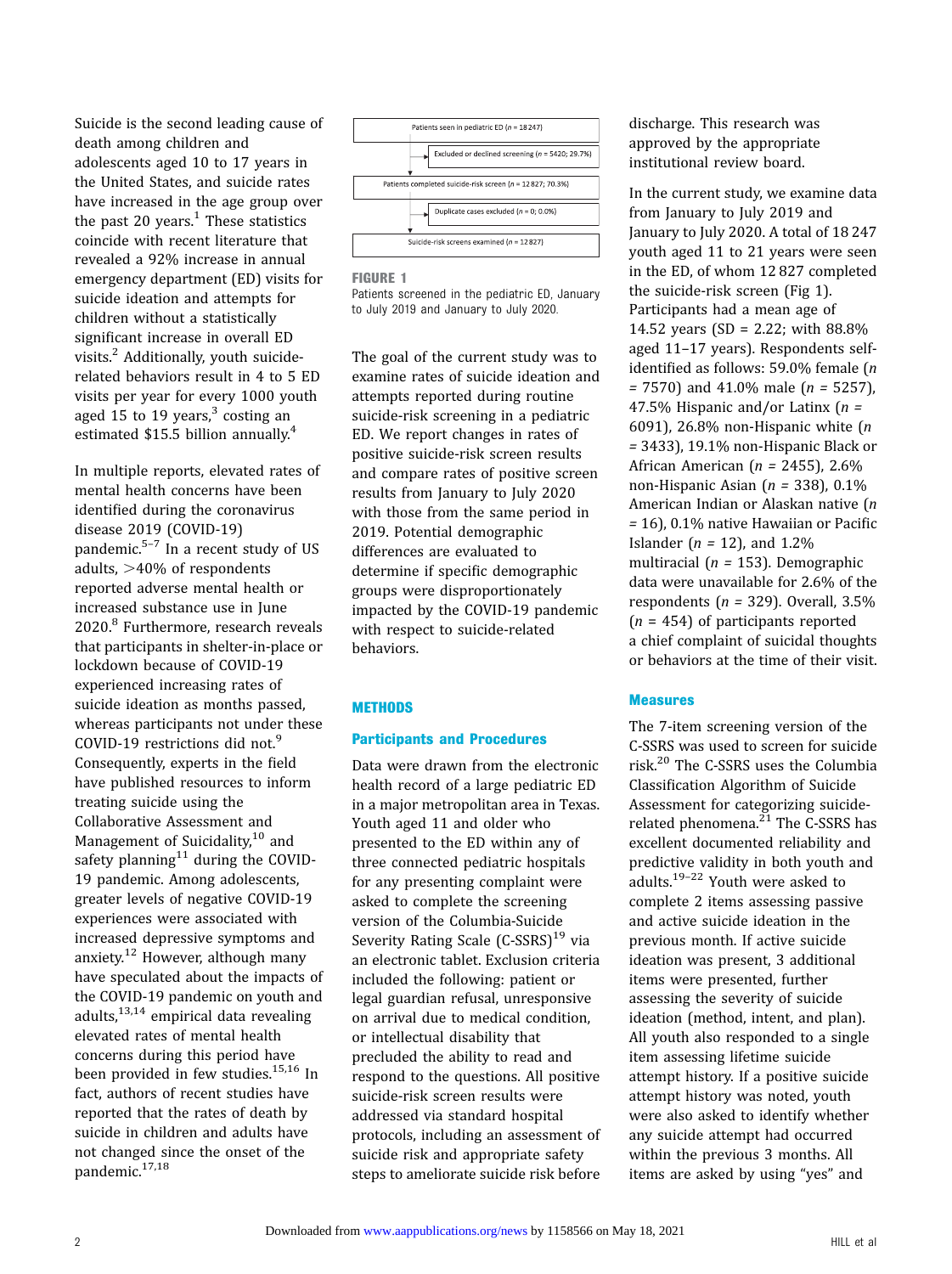"no" response options. Screens were provided in both English and Spanish.

## Data Analyses

Data were evaluated by using SPSS version 26 (IBM SPSS Statistics, IBM Corporation). Data were first cleaned to remove cases that did not meet inclusion criteria or those with missing data on the C-SSRS screen. A search for duplicate patients in any given month was conducted, and none were identified. Suicide-risk screens were then scored according to two algorithms: Recent suicide ideation was defined as a positive ("yes") response to any of the items assessing past-month suicide ideation. Recent suicide attempt was defined as a positive ("yes") response to item 7, which assessed suicide attempts in the previous 3 months. Descriptive statistics were calculated, followed by a series of  $\chi^2$  difference tests to examine the difference in rates of suicide ideation and attempts in the months pre- and post-COVID-19. Finally, binary logistic regressions were used to examine demographic differences associated with positive screen results. Because of the exploratory nature of the study, power analyses were not conducted.

#### RESULTS

## Prevalence of Suicide-Related Behaviors, 2019–2020

Across the entire study period, 15.8%  $(n = 2033)$  reported past-month suicide ideation, and  $4.3\%$  ( $n = 554$ ) reported a recent suicide attempt (past 3 months). Rates of screen results positive for recent suicide ideation and suicide attempts by month and year are reported in Table 1. The  $\chi^2$  difference tests identified significant differences in the rate of recent suicide ideation in March and July 2020 compared with those same months in 2019. The odds of recent suicide ideation were 1.60 times higher in March 2020 compared with March 2019 and

1.45 times higher in July 2020 compared with July 2019.

For recent suicide attempts,  $\chi^2$ difference tests identified significant differences in the rate of suicide attempts in February, March, April, and July 2020 compared with those same months in 2019. The odds of a recent suicide attempt were 1.58, 2.34, 1.75, and 1.77 times higher in February, March, April, and July 2020 compared with those same months in 2019, respectively. [Figure 2](#page-3-0) reveals rates of positive screen results by month and year.

## Demographic Characteristics Associated With Positive Screen **Results**

To evaluate whether specific demographic subgroups were disproportionately impacted, two logistic regression models were examined to evaluate the effects of sex and race and/or ethnicity on the likelihood of a positive suicide-risk screen result. Results are presented in Table 2. Data for March to July were evaluated in a single model, with any recent suicide ideation as the outcome. For sex, the first step of the model contained year and sex as predictors of the likelihood of recent suicide ideation. The overall model was statistically significant  $(\chi^2$  = 155.22;  $P < .001$ ; Nagelkerke  $R^2 =$ 0.029). Both variables were statistically significant predictors, indicating that recent suicide ideation was more frequent in 2020 and among female participants. In the second step, the interaction term was added to the model. This second step was not a statistical improvement in the model ( $\chi_1^2$  = 0.76; *P* = .38), and the interaction between year and sex was not statistically significant, indicating that neither sex reported a greater increase in the likelihood of recent suicide ideation from 2019 to 2020.

In the second model, race and ethnicity was evaluated, categorized as non-Hispanic white, non-Hispanic Black or African American, and

Hispanic and/or Latinx, with non-Hispanic white as the reference group. The first step of the model contained year and race and ethnicity as predictors of the likelihood of recent suicide ideation. The overall model was statistically significant  $(\chi^2_3)$ = 23.48;  $P < .001$ ; Nagelkerke  $R^2$  = 0.005). Both variables were statistically significant predictors, indicating that recent suicide ideation was more frequent in 2020 and less frequent among Hispanic and/or Latinx youth (as compared with non-Hispanic white youth). In the second step, the interaction term was added to the model. This second step was not a statistical improvement in the model  $(\chi^2_2 = 1.40; P = .50)$ , and the interaction between year and race and ethnicity was not statistically significant, indicating that no racial or ethnic group reported a greater increase in the likelihood of recent suicide ideation from 2019 to 2020. A similar pattern of results was found for both sex and race and ethnicity when recent suicide attempt was the outcome variable (Table 2).

# **DISCUSSION**

In this study, we evaluated whether rates of youth suicide-related behaviors have been elevated during the COVID-19 pandemic by examining rates of positive results on suiciderisk screens administered as routine screening in a pediatric ED. Comparison of the rate of suicide screen results positive for recent suicide ideation revealed significantly increased rates of ideation in March and July 2020 as compared with screening rates in March and July 2019. Similarly, screen results positive for recent suicide attempts were higher in February, March, April, and July 2020 than in those same months in 2019. Of note, the number of ED visits was substantially reduced during the COVID-19 pandemic. Consequently, direct comparison of rates across years should be made with caution.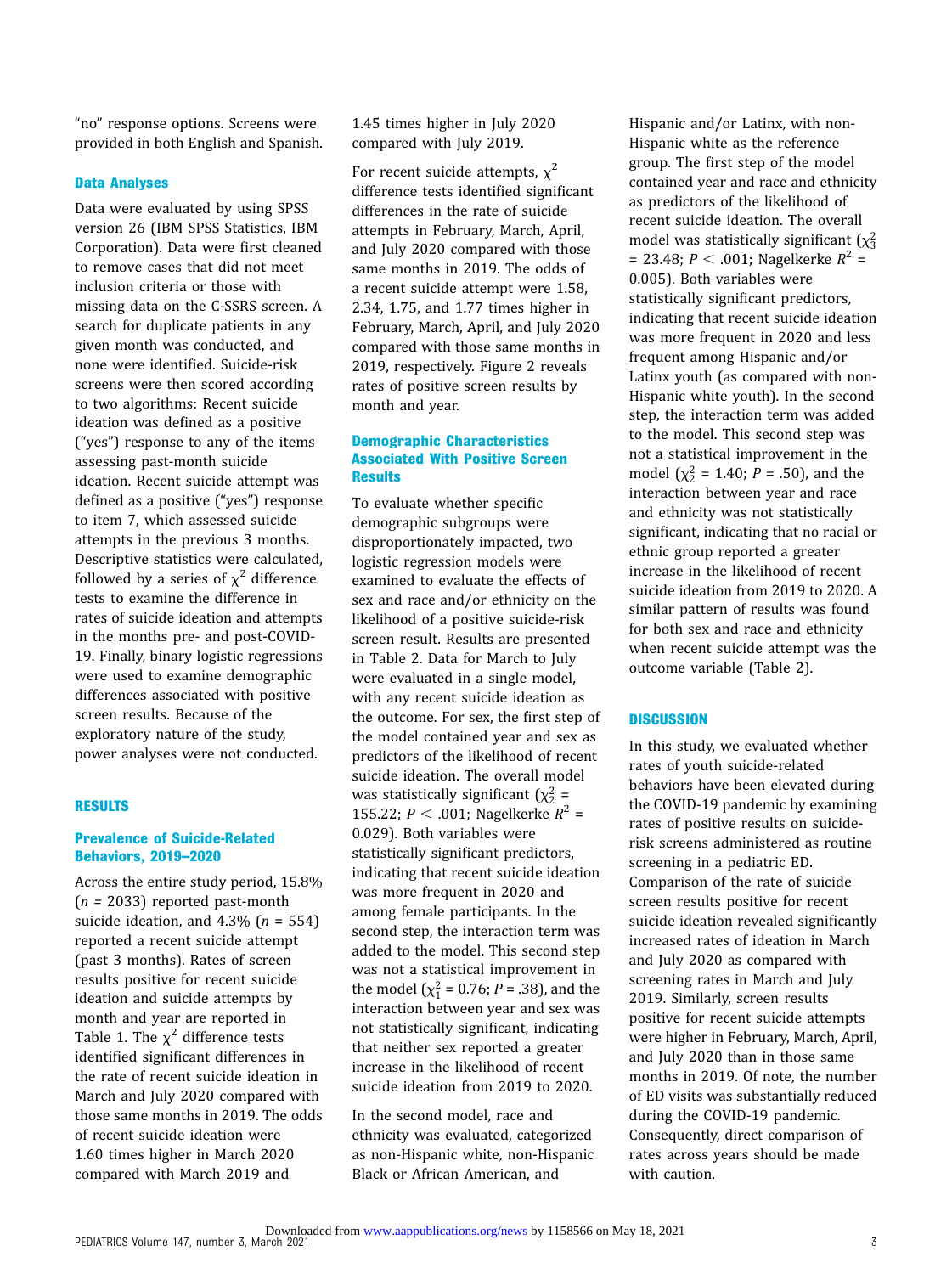<span id="page-3-0"></span>TABLE 1 Percentage of Screen Results Positive for Any Suicide-Related Behaviors and Recent Suicide Attempts

| Month                   | 2019, $% (n)$ | 2020, $% (n)$ | $\chi^2$ (df) | P      | 0dds  |
|-------------------------|---------------|---------------|---------------|--------|-------|
|                         |               |               |               |        | Ratio |
| Recent suicide ideation |               |               |               |        |       |
| January                 | 16.0 (92)     | 14.6 (143)    | 0.569(1)      | .45    | 0.90  |
| February                | 15.7 (188)    | 15.4 (152)    | 0.031(1)      | .86    | 0.98  |
| March                   | 14.3 (189)    | 21.1 (167)    | 16.069(1)     | < 0.01 | 1.60  |
| April                   | 16.3 (213)    | 16.5 (82)     | 0.012(1)      | .91    | 1.02  |
| May                     | 16.1 (200)    | 17.3 (106)    | 0.412(1)      | .52    | 1.09  |
| June                    | 14.8 (146)    | 18.2 (131)    | 3.579(1)      | .06    | 1.28  |
| July                    | 11.9 (106)    | 16.3 (118)    | 6.734(1)      | .009   | 1.45  |
| Recent suicide attempts |               |               |               |        |       |
| January                 | 4.0(22)       | 3.7(36)       | 0.024(1)      | .72    | 0.91  |
| February                | 3.3(40)       | 5.2(51)       | 4.540(1)      | 0.3    | 1.58  |
| March                   | 3.3(43)       | 7.3(58)       | 17.910(1)     | < 0.01 | 2.34  |
| April                   | 3.3(43)       | 5.6(28)       | 5.227(1)      | .02    | 1.75  |
| May                     | 4.0(50)       | 4.7(29)       | 0.506(1)      | .48    | 1.18  |
| June                    | 3.7(37)       | 5.3(38)       | 2.331(1)      | .13    | 1.43  |
| July                    | 3.7(33)       | 6.4(46)       | 6.144(1)      | .01    | 1.77  |

df, degree of freedom.

Rates of positive suicide-risk screen results were not uniformly higher after the outbreak of the COVID-19 pandemic in the United States in March 2020, as indicated by the lack of statistically significant differences in rates of positive screen results, particularly in May and June. There

appears to have been an early increase in suicide-related behaviors between February and April 2020. This time frame corresponds to the onset of the pandemic in the United States, including initial stay-at-home orders and social distancing efforts that went into effect in March as well



FIGURE 2

A and B, Rates of screen results positive for suicide ideation (A) and attempt (B), January to July.

as early outbreaks in some parts of the United States. However, in May 2020, the state of Texas began to lift COVID-19 restrictions, which may have also reduced fears and concerns regarding COVID-19, allowed youth to resume interrupted schedules, and increased social contacts and reduced social isolation. In June, Texas saw a resurgence of COVID-19 cases,<sup>[23](#page-5-0)</sup> which triggered the reintroduction of COVID-19 restrictions across a number of public sectors in early July as well as renewed efforts to increase social distancing. The data indicate that at this same time, rates of screen results positive for suiciderelated behaviors also increased. Thus, a possible explanation of the data is that the variability in the statistical results appears to follow the historical context of COVID-19 cases, particularly regarding the general level of community fear or isolation due to school cancellations and social distancing efforts in the region where data collection occurred.

The results of this study should be considered in the context of the study limitations. Critically, we are unable to make concrete causal influences because historical factors other than the COVID-19 pandemic occurred between 2019 and 2020.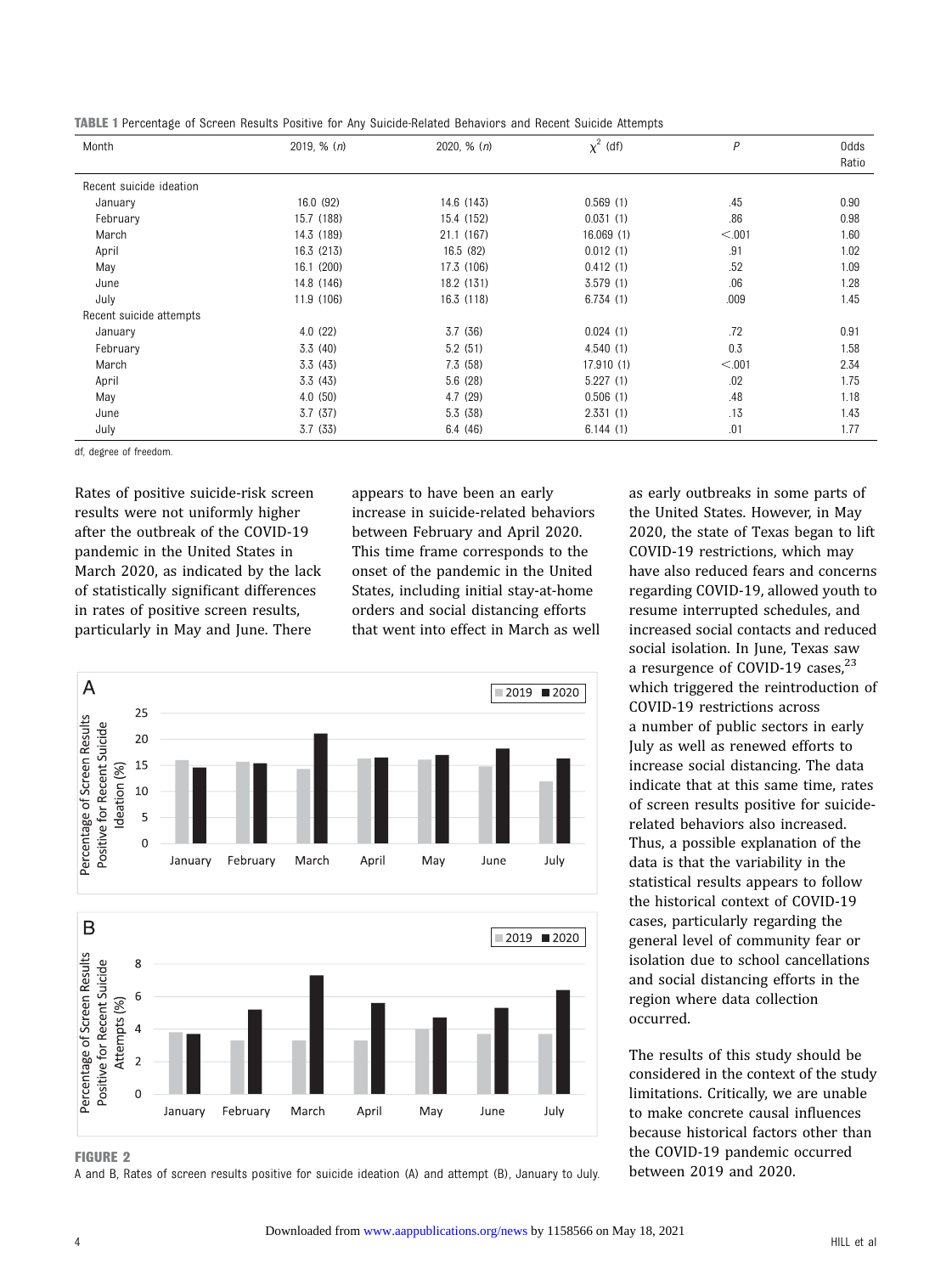TABLE 2 Demographic Characteristics Associated With Positive Screen Results

| Predictor                               | Recent Suicide Ideation |           |         | Recent Suicide Attempt                              |         |           |                  |                                                    |  |
|-----------------------------------------|-------------------------|-----------|---------|-----------------------------------------------------|---------|-----------|------------------|----------------------------------------------------|--|
|                                         | B                       | <b>SE</b> | P       | $\chi^2$                                            | B       | <b>SE</b> | P                | $\chi^2$                                           |  |
| Model 1                                 |                         |           |         |                                                     |         |           |                  |                                                    |  |
| Block 1                                 |                         |           |         | $\chi^2$ = 155.22, P < .001, R <sup>2</sup> = 0.029 |         |           |                  | $\chi^2$ = 77.79, P < .001, R <sup>2</sup> = 0.028 |  |
| Year                                    | $-0.22$                 | 0.06      | < 0.001 |                                                     | $-0.51$ |           | $0.10 \le 0.001$ |                                                    |  |
| Sex (female)                            | 0.72                    | 0.06      | < 0.001 |                                                     | 0.80    | 0.12      | < 0.01           |                                                    |  |
| Block 2                                 |                         |           |         | $\chi_1^2 = 0.76$ , $P = .38$ , $R^2 = 0.029$       |         |           |                  | $\chi_1^2 = 0.73$ , $P = .39$ , $R^2 = 0.028$      |  |
| Year                                    | $-0.14$                 | 0.11      | .21     |                                                     | $-0.36$ | 0.21      | .08              |                                                    |  |
| Sex (female)                            | 0.79                    | 0.10      | < 0.001 | 0.91<br>0.18<br>< 0.01                              |         |           |                  |                                                    |  |
| Sex (female) $\times$ year              | $-0.11$                 | 0.14      | .38     |                                                     | $-0.20$ | 0.24      | .39              |                                                    |  |
| Model 2                                 |                         |           |         |                                                     |         |           |                  |                                                    |  |
| Block 1                                 |                         |           |         | $\chi^2$ = 23.48, P < .001, R <sup>2</sup> = 0.005  |         |           |                  | $\chi^2$ = 43.46, P < .001, R <sup>2</sup> = 0.017 |  |
| Year                                    | $-0.24$                 | 0.06      | < 0.001 |                                                     | $-0.57$ | 0.11      | < 0.001          |                                                    |  |
| African American or Black               | $-0.01$                 | 0.08      | .93     |                                                     | 0.09    | 0.14      | .55              |                                                    |  |
| Hispanic                                | $-0.17$                 | 0.07      | .01     |                                                     | $-0.38$ | 0.13      | .002             |                                                    |  |
| Block 2                                 |                         |           |         | $\chi_2^2$ = 1.40, P = .50, R <sup>2</sup> = 0.005  |         |           |                  | $\chi^2$ = 1.54, P = .46, R <sup>2</sup> = 0.018   |  |
| Year                                    | $-0.18$                 | 0.11      | .10     |                                                     | $-0.74$ | 0.19      | < 0.001          |                                                    |  |
| African American or Black               | 0.11                    | 0.13      | .42     |                                                     | 0.02    | 0.20      | .94              |                                                    |  |
| Hispanic                                | $-0.15$                 | 0.11      | .17     |                                                     | $-0.54$ | 0.18      | .002             |                                                    |  |
| African American or Black $\times$ year | $-0.19$                 | 0.17      | .26     |                                                     | 0.14    | 0.29      | .62              |                                                    |  |
| Hispanic $\times$ year                  | $-0.04$                 | 0.14      | .80     |                                                     | 0.31    | 0.25      | .22              |                                                    |  |

For race and/or ethnicity, the comparator is non-Hispanic white youth; for sex, the comparator is male sex. B, regression coefficient; --, not applicable.

Consequently, although the pattern of the data indicates a possible association between rates of positive suicide-risk screen results and COVID-19–related social and cultural changes, we were not able to evaluate the potential impacts of other historical sociopolitical events. Additionally, hospital pediatric ED patient volumes were reduced during the COVID-19 pandemic, which may have introduced bias into the sample, which we were unable to discern. Furthermore, data indicate that 40% of adolescents who are suicidal visit an ED in the year before their deaths, $^{24}$  indicating that patients in the ED constitute a high-risk population. Thus, the rates of suicide ideation and suicide attempts reported here may not be reflective of the true rates within the population. In addition, given the reduced rate of ED visits during the pandemic, it is possible that only patients with the most severe cases came to the ED, resulting in elevated rates of suicide ideation and attempt due to the increased overall severity of cases. Data are also drawn from a single hospital system and a single screening methodology, and so results may not generalize to other regions

or screening programs. In particular, because results appeared to follow localized patterns of COVID-19 response, additional research is needed to determine if these results replicate in other regions, where localized COVID-19 response patterns differed.

Additional research is also needed to evaluate unique risk and protective factors that may be associated with suicide risk in the context of a global pandemic. $^{25}$  $^{25}$  $^{25}$  In the current study, we were not able to evaluate individual effects of pandemic-related fears or stresses, social distancing and other preventive measures (eg, cancelling in-person classes, distance learning, isolation from peers), and stay-athome or mask orders on suiciderelated behaviors. In future efforts, researchers should aim to evaluate which aspects of the pandemic and pandemic responses have the greatest impact on youth suicide-related behaviors to identify potential avenues for countering the increased suicide risk.<sup>[26](#page-5-0)</sup>

# **CONCLUSIONS**

Rates of positive suicide-risk screen results for youth seeking care in

a pediatric ED during the 2020 COVID-19 pandemic were statistically elevated compared with the same period in the previous year. These data indicate that the effects of the pandemic, broadly defined, may be associated with increased rates of suicide ideation among youth aged 11 to 21. Future researchers should evaluate how various social, emotion, behavioral, and cultural factors may be associated with increased rates of suicide-related behavior during a global pandemic.

#### ACKNOWLEDGMENTS

We acknowledge the efforts of Tarra Kerr and the nursing staff who implemented the universal suicide-risk screen. Without their efforts, this work would not have been possible.

# **ABBREVIATIONS**

COVID-19: coronavirus disease 2019 C-SSRS: Columbia-Suicide Severity Rating Scale ED: emergency department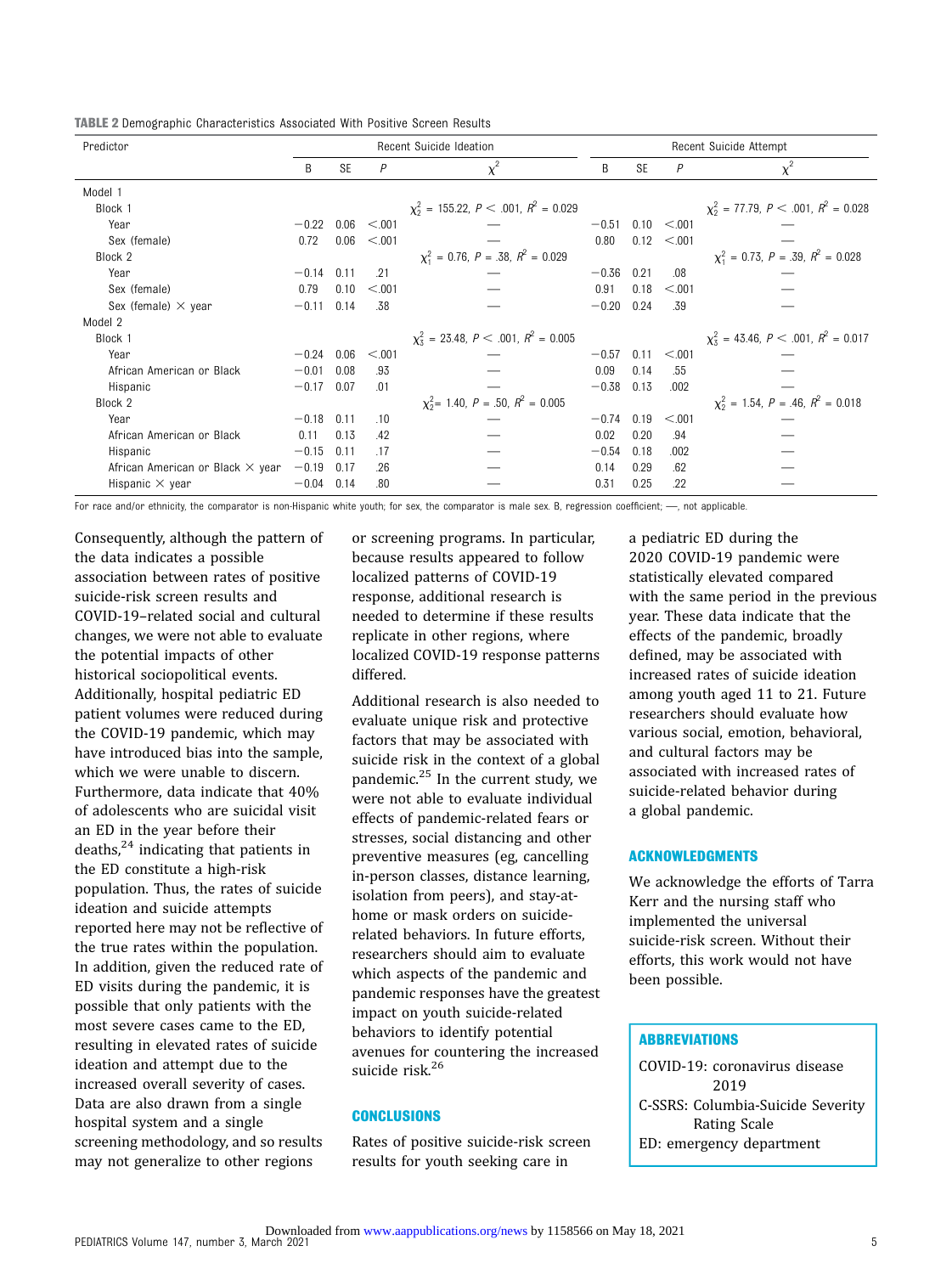<span id="page-5-0"></span>POTENTIAL CONFLICT OF INTEREST: The authors have indicated they have no potential conflicts of interest to disclose.

## REFERENCES

- 1. Centers for Disease Control and Prevention. WISQARSTM - web-based injury statistics query and reporting system. 2020. Available at: [www.cdc.](http://www.cdc.gov/injury/wisqars/index.html) [gov/injury/wisqars/index.html.](http://www.cdc.gov/injury/wisqars/index.html) Accessed August 20, 2020
- 2. Burstein B, Agostino H, Greenfield B. Suicidal attempts and ideation among children and adolescents in US emergency departments, 2007–2015. JAMA Pediatr. 2019;173(6):598–600
- 3. Ting SA, Sullivan AF, Boudreaux ED, Miller I, Camargo CA Jr. Trends in US emergency department visits for attempted suicide and self-inflicted injury, 1993–2008. Gen Hosp Psychiatry. 2012;34(5):557–565
- 4. Shepard DS, Gurewich D, Lwin AK, Reed GA Jr., Silverman MM. Suicide and suicidal attempts in the United States: costs and policy implications. Suicide Life Threat Behav. 2016;46(3):352–362
- 5. Gao J, Zheng P, Jia Y, et al. Mental health problems and social media exposure during COVID-19 outbreak. PLoS One. 2020;15(4):e0231924
- 6. Zhu S, Wu Y, Zhu CY, et al. The immediate mental health impacts of the COVID-19 pandemic among people with or without quarantine managements. Brain Behav Immun. 2020;87:56–58
- 7. Mamun MA, Sakib N, Gozal D, et al. The COVID-19 pandemic and serious psychological consequences in Bangladesh: a population-based nationwide study. J Affect Disord. 2021; 279:464–472
- 8. Czeisler MÉ, Lane RI, Petrosky E, et al. Mental health, substance use, and suicidal ideation during the COVID-19 pandemic – United States, June 24–30, 2020. MMWR Morb Mortal Wkly Rep. 2020;69(32):1049–1057
- 9. Killgore WDS, Cloonan SA, Taylor EC, Allbright MC, Dailey NS. Trends in suicidal ideation over the first three months of COVID-19 lockdowns. Psychiatry Res. 2020;293:113390
- 10. Jobes DA, Crumlish JA, Evans AD. The COVID-19 pandemic and treating

suicidal risk: the telepsychotherapy use of CAMS. J Psychother Integr. 2020; 30(2):226–237

- 11. Pruitt LD, Mcintosh LS, Reger G. Suicide safety planning during a pandemic: the implications of COVID-19 on coping with a crisis. Suicide Life Threat Behav. 2020; 50(3):741–749
- 12. Standish K. A coming wave: suicide and gender after COVID-19 [published online ahead of print July 20, 2020]. J Gend Stud. doi:10.1080/ 09589236.2020.1796608
- 13. Silliman Cohen RI, Adlin Bosk E. Vulnerable youth and the COVID-19 pandemic. Pediatrics. 2020;146(1): e20201306
- 14. Alvis L, Douglas R, Shook N, Oosterhoff B. Associations between adolescents' prosocial experiences and mental health during the COVID-19 pandemic [preprint posted online May 7, 2020]. PsyArXiv. doi:10.31234/osf.io/2s73n
- 15. Rajkumar RP. COVID-19 and mental health: a review of the existing literature. Asian J Psychiatr. 2020;52: 102066
- 16. Jolly TS, Batchelder E, Baweja R. Mental health crisis secondary to COVID-19 related stress: a case series from a child and adolescent inpatient unit. Prim Care Companion CNS Disord. 2020;22(5):20l02763
- 17. Isumi A, Doi S, Yamaoka Y, Takahashi K, Fujiwara T. Do suicide rates in children and adolescents change during school closure in Japan? The acute effect of the first wave of COVID-19 pandemic on child and adolescent mental health. Child Abuse Negl. 2020;110(pt 2):104680
- 18. Leske S, Kolves K, Crompton D, Arensman E, de Leo D. Real-time suicide mortality data from police reports in Queensland, Australia, during the COVID-19 pandemic: an interrupted time-series analysis. [published correction appears in Lancet Psychiatry. 2021;8(1):e1]. Lancet Psychiatry. 2021;8(1):58–63
- 19. Posner K, Brown GK, Stanley B, et al. The Columbia-Suicide Severity Rating Scale: initial validity and internal consistency findings from three multisite studies with adolescents and adults. Am J Psychiatry. 2011;168(12): 1266–1277
- 20. Posner K, Oquendo MA, Gould M, Stanley B, Davies M. Columbia Classification Algorithm of Suicide Assessment (C-CASA): classification of suicidal events in the FDA's pediatric suicidal risk analysis of antidepressants. Am J Psychiatry. 2007;164(7): 1035–1043
- 21. Gipson PY, Agarwala P, Opperman KJ, Horwitz A, King CA. Columbia-suicide severity rating scale: predictive validity with adolescent psychiatric emergency patients. Pediatr Emerg Care. 2015; 31(2):88–94
- 22. Horwitz AG, Czyz EK, King CA. Predicting future suicide attempts among adolescent and emerging adult psychiatric emergency patients. J Clin Child Adolesc Psychol. 2015;44(5): 751–761
- 23. Almukhtar S, Aufrichtig A, Barnard A, et al. Texas coronavirus map and case count. The New York Times. April 1, 2020. Available at: [https://www.nytimes.](https://www.nytimes.com/interactive/2020/us/texas-coronavirus-cases.html) [com/interactive/2020/us/texas](https://www.nytimes.com/interactive/2020/us/texas-coronavirus-cases.html)[coronavirus-cases.html.](https://www.nytimes.com/interactive/2020/us/texas-coronavirus-cases.html) Accessed August 24, 2020
- 24. Ahmedani BK, Simon GE, Stewart C, et al. Health care contacts in the year before suicide death. J Gen Intern Med. 2014;29(6):870–877
- 25. Monteith LL, Holliday R, Brown TL, Brenner LA, Mohatt NV. Preventing suicide in rural communities during the COVID-19 pandemic [published online ahead of print April 13, 2020]. J Rural Health. doi:10.1111/jrh.12448
- 26. Wathelet M, Duhem S, Vaiva G, et al. Factors associated with mental health disorders among university students in France confined during the COVID-19 pandemic. JAMA Netw Open. 2020;3(10): e2025591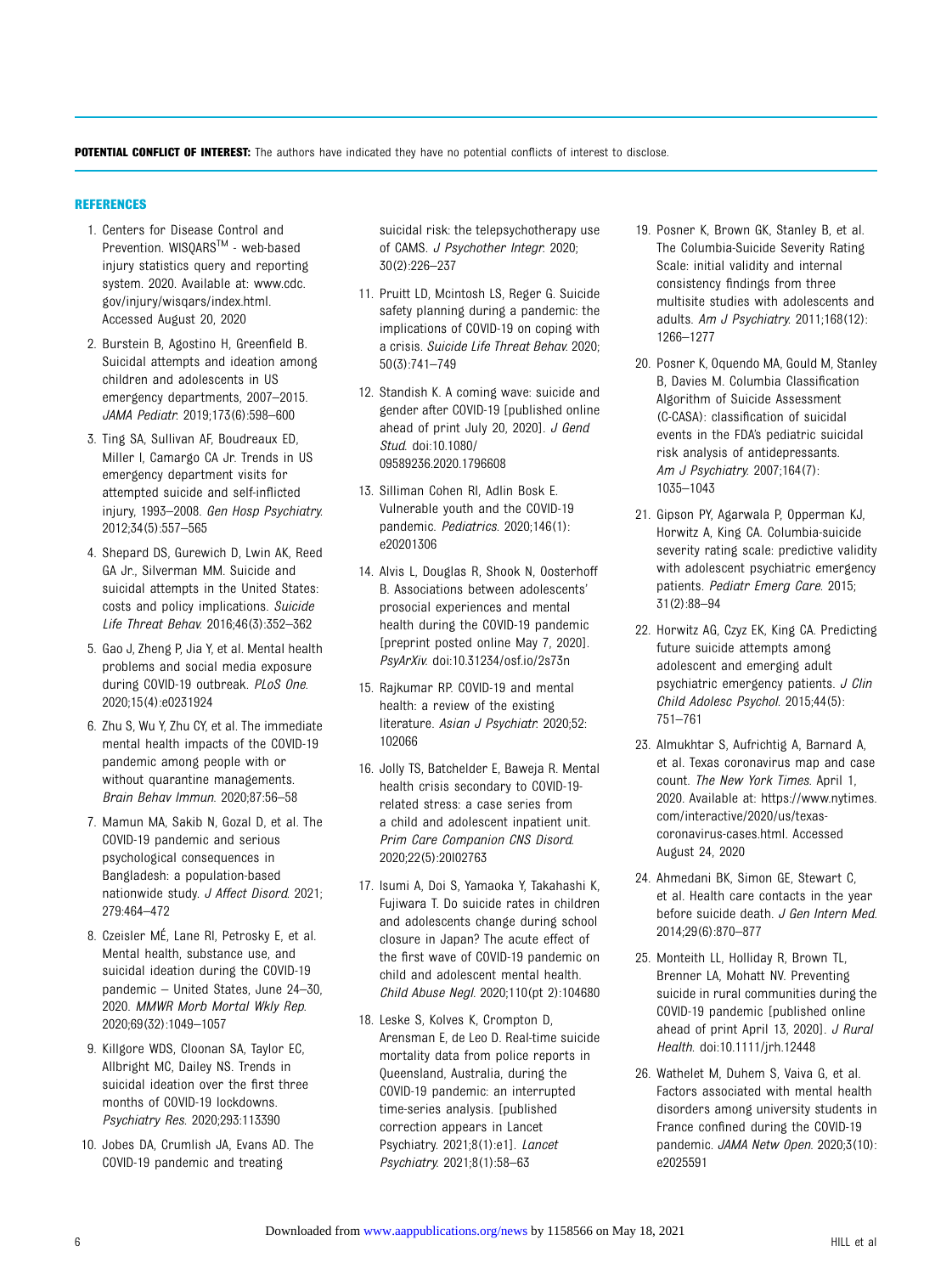# **During COVID-19 Suicide Ideation and Attempts in a Pediatric Emergency Department Before and**

*Pediatrics* 2021;147; Laurel Williams Ryan M. Hill, Katrina Rufino, Sherin Kurian, Johanna Saxena, Kirti Saxena and

DOI: 10.1542/peds.2020-029280 originally published online December 16, 2020;

| Updated Information $\&$<br><b>Services</b> | including high resolution figures, can be found at:<br>http://pediatrics.aappublications.org/content/147/3/e2020029280                                                                                                                                                                                                                                                                                           |
|---------------------------------------------|------------------------------------------------------------------------------------------------------------------------------------------------------------------------------------------------------------------------------------------------------------------------------------------------------------------------------------------------------------------------------------------------------------------|
| <b>References</b>                           | This article cites 21 articles, 1 of which you can access for free at:<br>http://pediatrics.aappublications.org/content/147/3/e2020029280#BI<br><b>BL</b>                                                                                                                                                                                                                                                        |
| <b>Subspecialty Collections</b>             | This article, along with others on similar topics, appears in the<br>following collection(s):<br><b>Emergency Medicine</b><br>http://www.aappublications.org/cgi/collection/emergency_medicine_<br>sub<br><b>Psychiatry/Psychology</b><br>http://www.aappublications.org/cgi/collection/psychiatry_psycholog<br>y sub<br><b>Public Health</b><br>http://www.aappublications.org/cgi/collection/public health sub |
| Permissions & Licensing                     | Information about reproducing this article in parts (figures, tables) or<br>in its entirety can be found online at:<br>http://www.aappublications.org/site/misc/Permissions.xhtml                                                                                                                                                                                                                                |
| <b>Reprints</b>                             | Information about ordering reprints can be found online:<br>http://www.aappublications.org/site/misc/reprints.xhtml                                                                                                                                                                                                                                                                                              |

**American Academy of Pediatrics** 



DEDICATED TO THE HEALTH OF ALL CHILDREN®